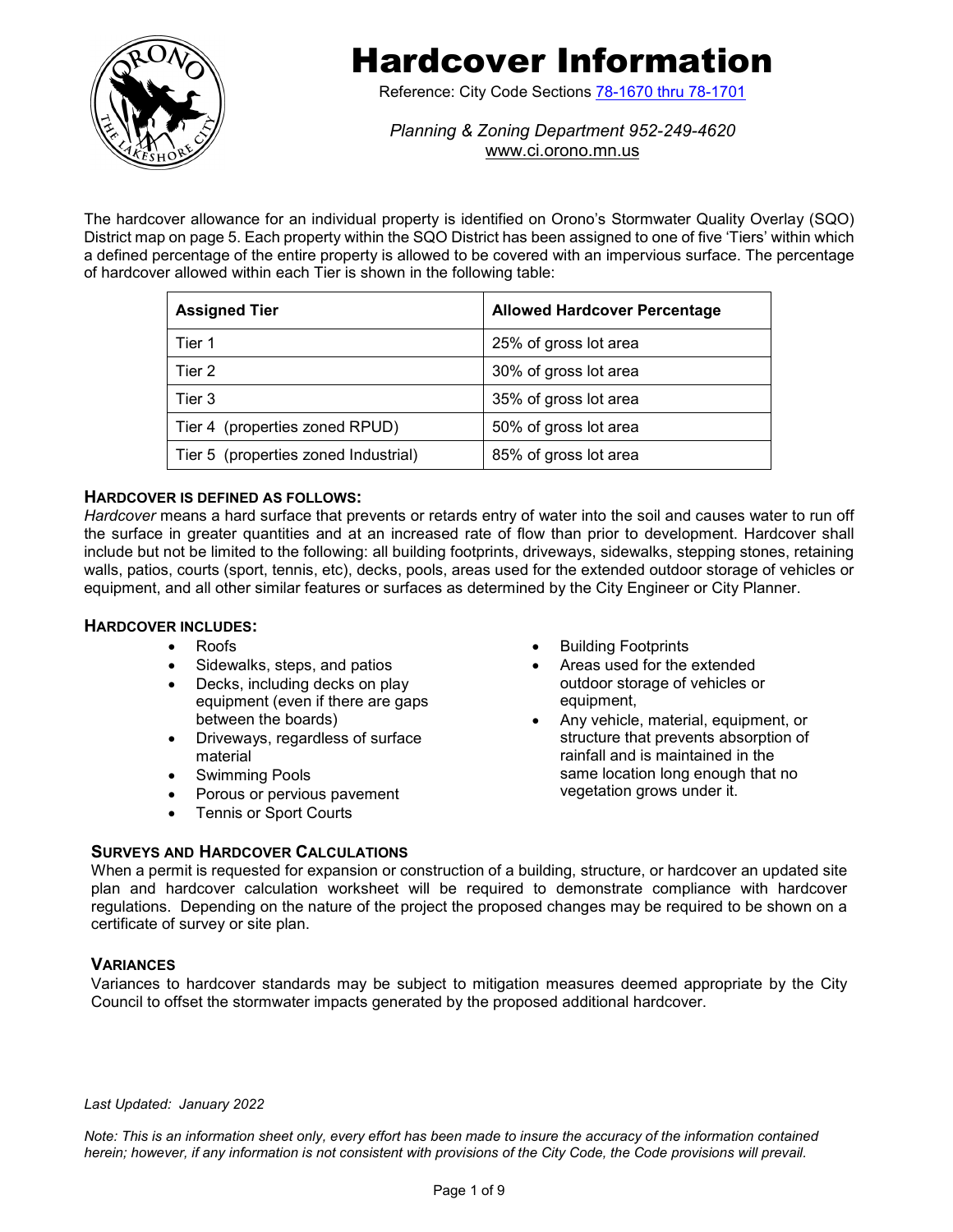## **HARDCOVER COMPLIANCE**

**Illegal hardcover may be required to be removed before a building permit is issued.** Illegal hardcover is hardcover in excess of that allowed by a hardcover variance or hardcover in excess of that allowed by the Code that was added to the property after 1992.

#### **OTHER EXAMPLES OF HARDCOVER**

*Building Footprint* means the outline of the total area covered by the building perimeter at the ground level (to the block/foundation).

- (1) Carports, covered porches and other similar building features which have no exterior walls shall be included as part of a building footprint by drawing a straight line between the outer edges of all support structures (and the main building if applicable).
- (2) The outer edge of building protrusions, bay windows or other similar features that extend outward from a building and are less than four feet from the ground shall be considered as part of the building footprint.

## **ASSUMED (INCLUDED) HARDCOVER (CITY CODE SECTION [78-1683\)](https://library.municode.com/mn/orono/codes/code_of_ordinances?nodeId=TITVILAUS_CH78ZORE_ARTXIIISTQUOVDI_DIV2GEREALPAWISTQUOVDI_S78-1683STHAIN)**

The following items must be included in hardcover calculations regardless of whether or not they exist or are proposed to be constructed at the time of a building permit application:

- (1) Proof of a two car garage (detached or attached).
- (2) A driveway for all garages, a minimum of 12 feet in width subject to the driveway standards listed on the following page.
- (3) Minimum dimensions for driveways (see Minimum Driveway Standards illustration on the following page).
- (4) 24 inch wide sidewalk connecting the front door to the driveway.
- (5) The minimum stairway/landing at all exterior doors as required by the building code
- (6) Existing hardcover which encroaches (legally or illegally) onto an adjacent parcel or parcels.
	- a. In such cases of encroachment, the square footage of all encroaching hardcover shall be added to the overall hardcover on the subject lot;
	- b. No credit shall be given towards the overall lot size of the subject lot.

## **STANDARD HARDCOVER EXCLUSIONS (CITY CODE SECTION [78-1684\)](https://library.municode.com/mn/orono/codes/code_of_ordinances?nodeId=TITVILAUS_CH78ZORE_ARTXIIISTQUOVDI_DIV2GEREALPAWISTQUOVDI_S78-1684STHAEX)**

Landscaping with permeable lining shall not be considered hardcover. Additionally, the following hardcover items shall be excluded from hardcover calculations:

- (1) Roads, trails, sidewalks, utilities and other hardcover encroachments intended for the public's benefit;
- (2) Hardcover encroachments created by improvements on adjacent property not owned by the subject landowner;
	- a. In such cases of encroachment, the square footage of all encroaching hardcover shall not be added to the overall hardcover counting against the subject lot;
	- b. The land area upon which the encroachment rests shall count towards the overall lot area for the subject lot.
- (3) Retaining walls;
- (4) Handicapped ramps with a pervious surface below; and
- (5) The first 100 square feet of pervious paver patios/walkways or the first 100 square feet of deck with a minimum 1/4 inch spacing between boards and a pervious surface below the decking in a conforming location.

## **HARDCOVER RESTRICTED WITHIN 75 FEET OF LAKESHORE**

Within 75 feet of the Ordinary High Water Level (OHWL) of any lake or tributary, and within any bluff or shore impact zone, no hardcover shall be placed, located or constructed, except for driveways, stairways, lifts, landings and lockboxes as regulated by the [Shoreland Overlay District](https://library.municode.com/mn/orono/codes/code_of_ordinances?nodeId=TITVILAUS_CH78ZORE_ARTIXSHMA_DIV3SHOVDIST_S78-1282DRSTLILA).

#### *Last Updated: January 2022*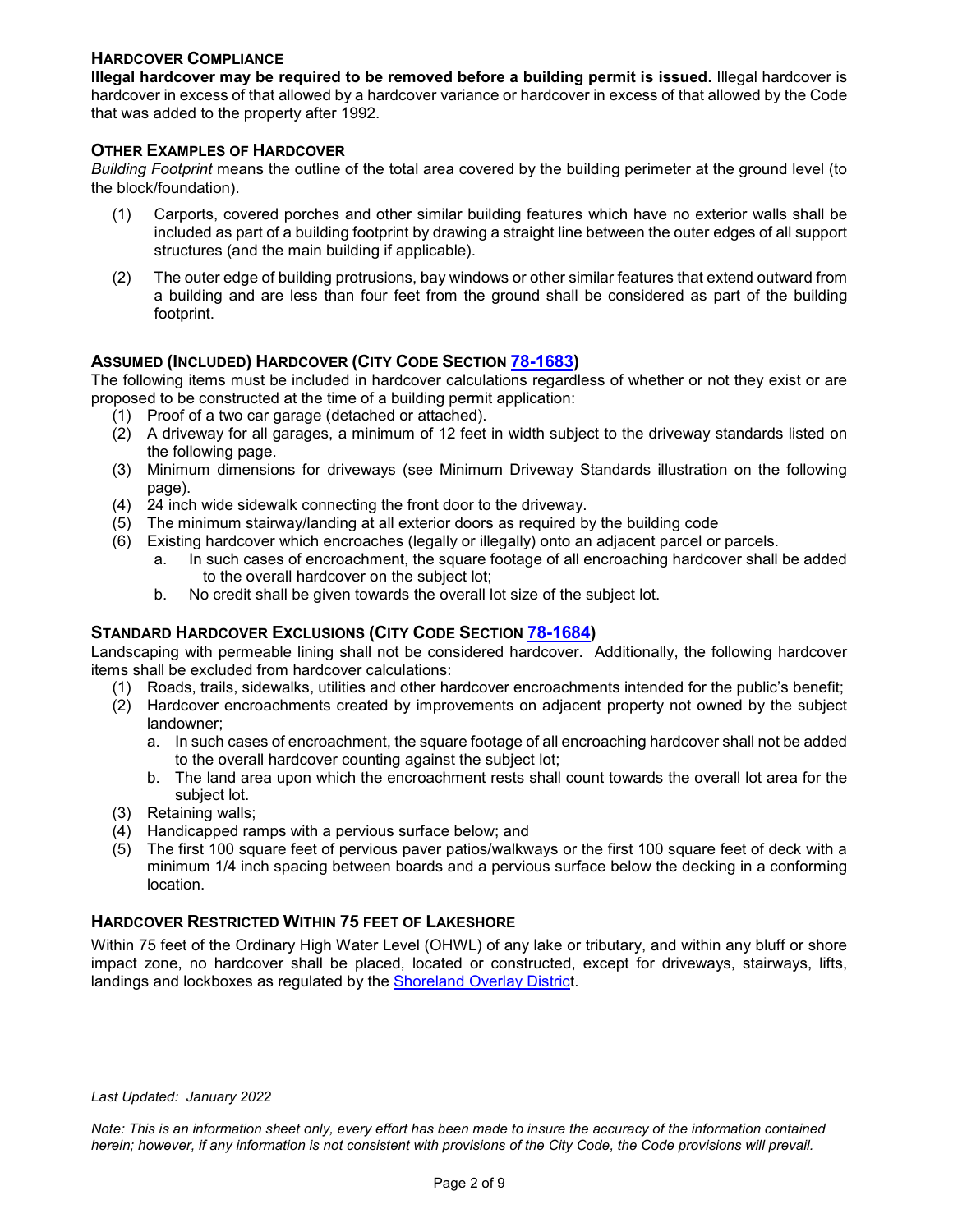## **DRIVEWAY STANDARDS (CITY CODE SECTION [78-1681\)](https://library.municode.com/mn/orono/codes/code_of_ordinances?nodeId=TITVILAUS_CH78ZORE_ARTXIIISTQUOVDI_DIV2GEREALPAWISTQUOVDI_S78-1681DRGE)**

All driveways shall comply with the following *minimum* dimensional standards:



- (1) Driveways serving end loading garages shall maintain a width equivalent to the width of all overhead doors extending 15 feet out from the garage doors.
- (2) Driveways serving side loading garages shall provide a minimum turn around or back up depth of 20 feet, as measured from the garage door(s).
- (3) Minimum driveway taper ratio shall be 2:1.
- (4) Driveways shall be at least eight feet in width at the street or private road.<br>(5) A turnaround shall be provided for a driveway with direct access to an art
- A turnaround shall be provided for a driveway with direct access to an arterial or collector roadway, or for a side load garage as determined necessary by the city planner. The minimum dimensions of the turnaround shall be eight feet in width by 12 feet in depth.
- (6) "Wheel strip" driveways are allowed, but the entire width of the driveway (from outside to outside of the strips) will be considered hardcover.

See "Minimum Driveway Standards" drawing on this page.

#### *Last Updated: January 2022*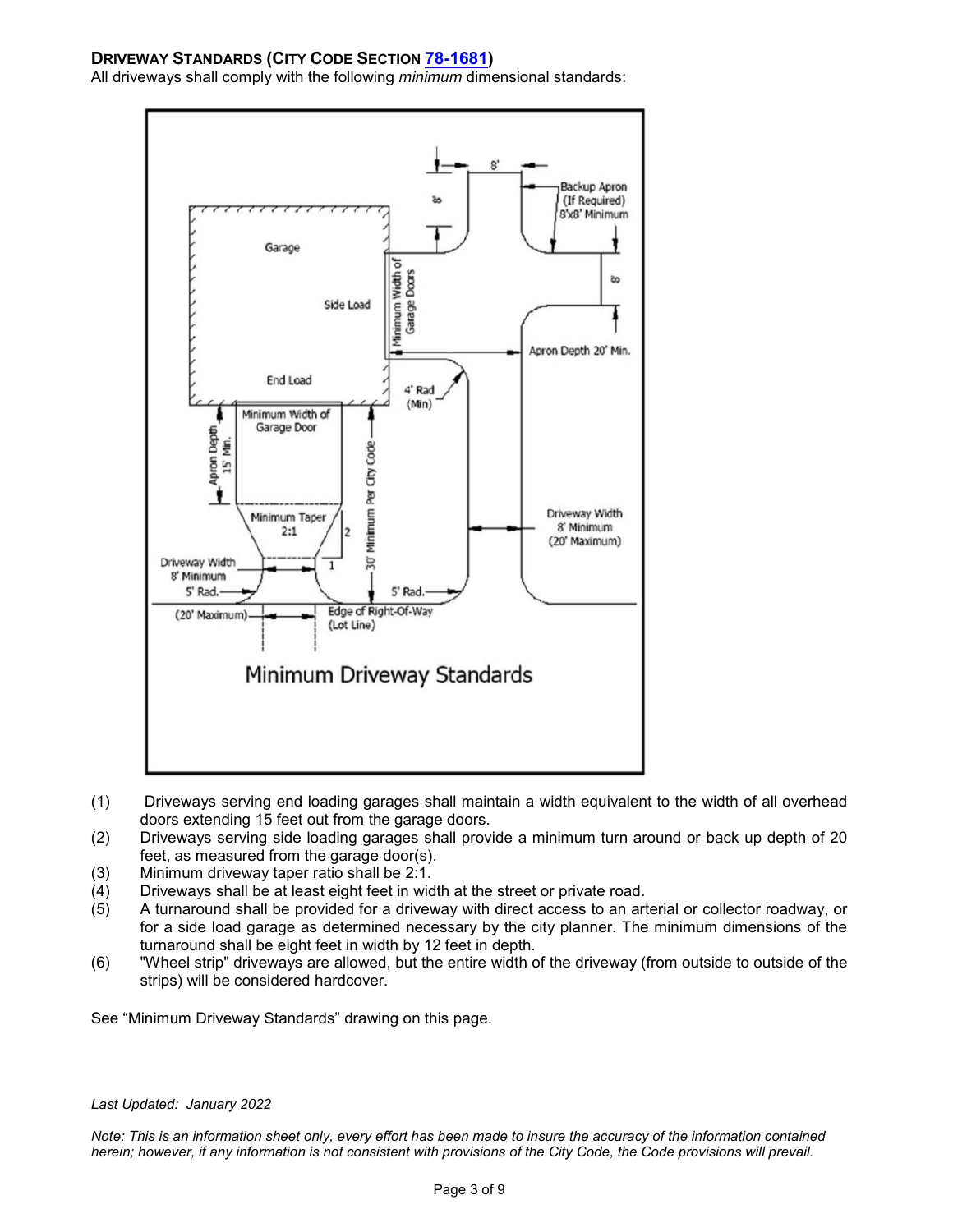## **SHARED DRIVEWAYS**

Where one or more properties (referred to as secondary property) gain its driveway access from an adjacent property (a primary property) by virtue of a driveway easement, the following shall apply:

- (1) The portion of the shared driveway on the primary property that serves both primary and secondary property shall be considered hardcover for the primary property.
- (2) That portion of the driveway on the primary property that serves only secondary property shall not be considered hardcover for either primary or secondary property.

See "Driveway Easements" drawing below.



#### **FOR MORE INFORMATION**

Contact the Planning and Zoning Department at 952-249-4620 or [planning@ci.orono.mn.us.](mailto:planning@ci.orono.mn.us)

*Last Updated: January 2022*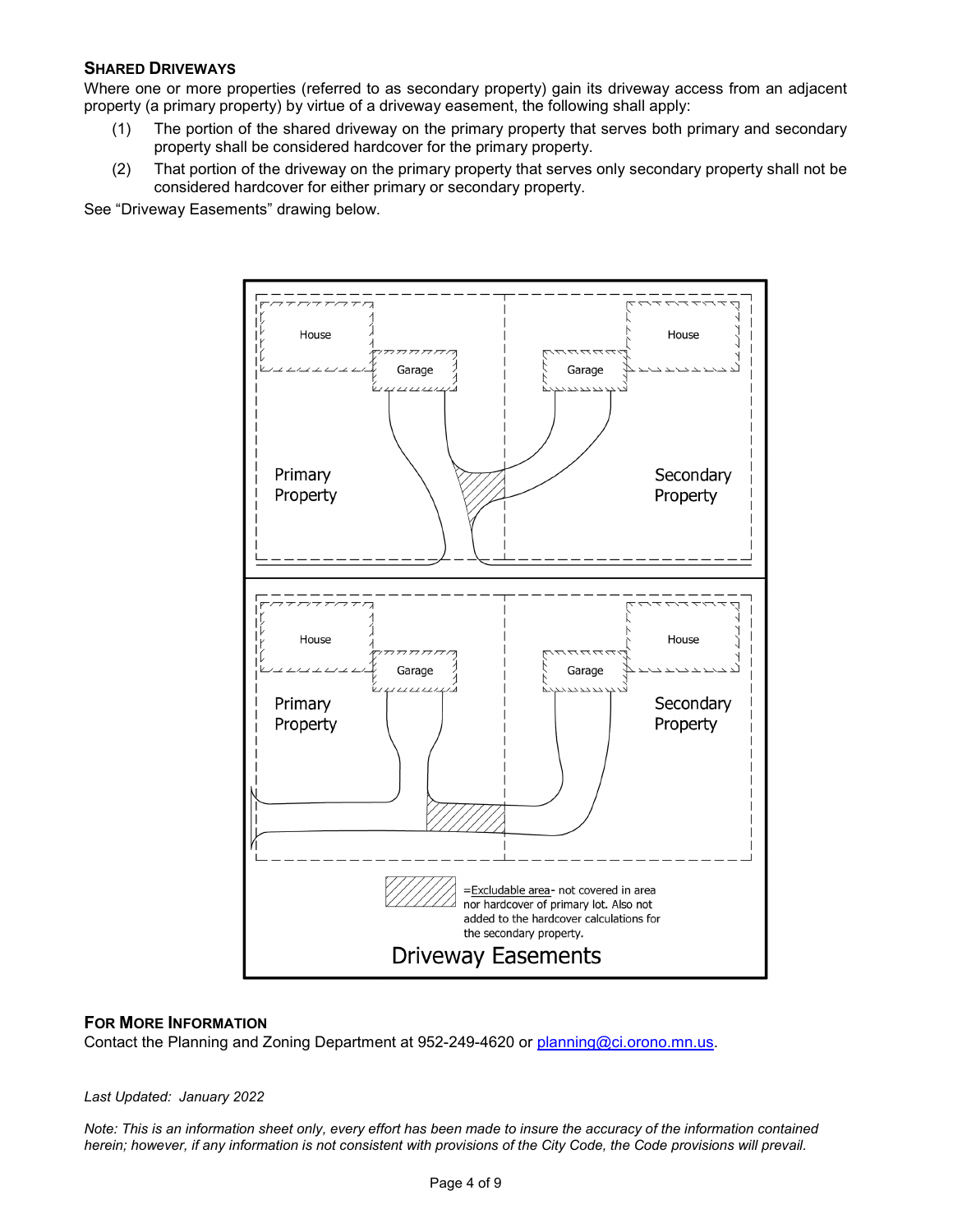

## *Last Updated: January 2022*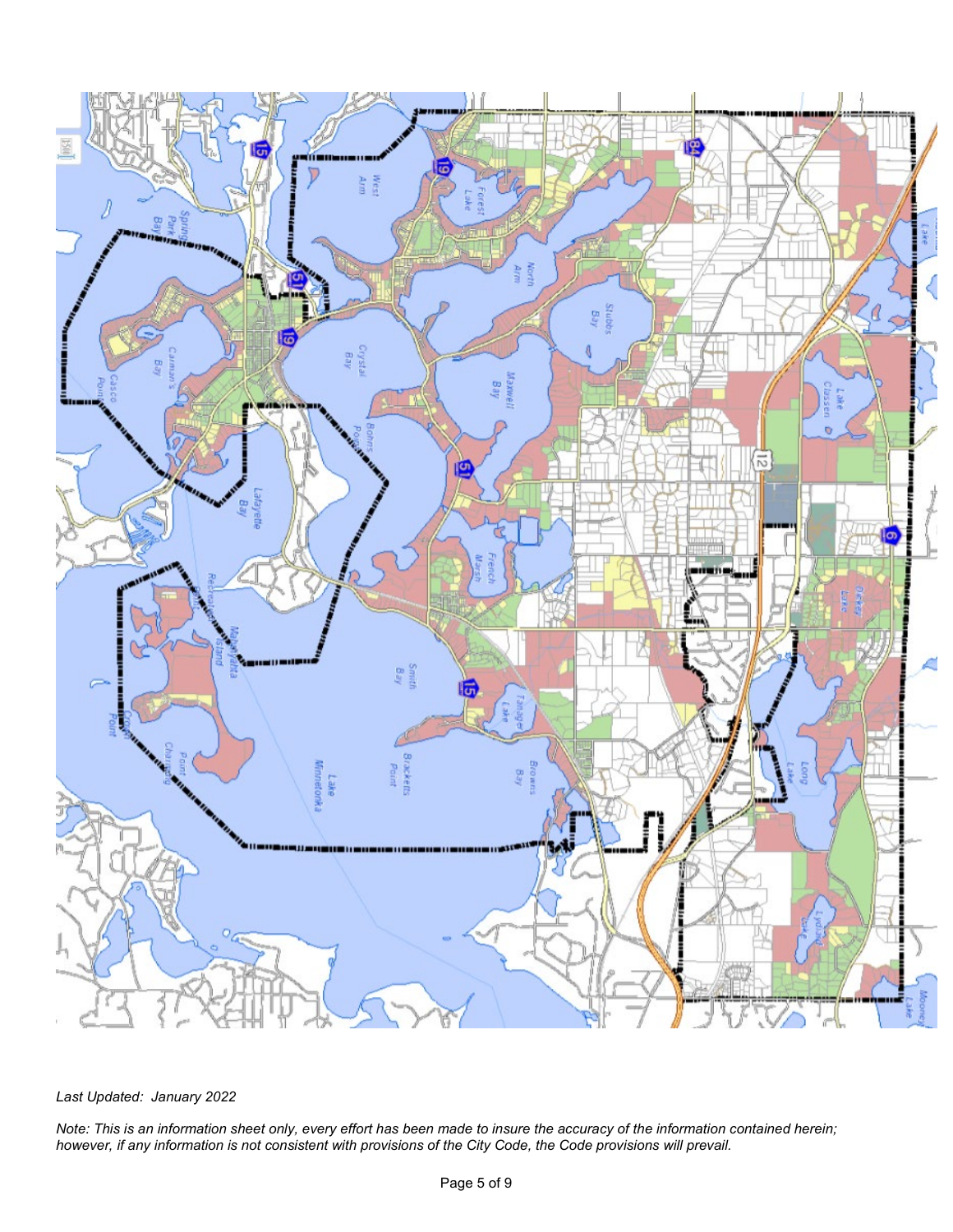|                         |                   | City of Orono<br><b>Hardcover Calculation Worksheet</b>                                    |
|-------------------------|-------------------|--------------------------------------------------------------------------------------------|
| <b>Property Address</b> | 123 Sample Street |                                                                                            |
| Prepared by             | de Surveyor       | Date                                                                                       |
|                         |                   | Stormwater Quality Overlay District Tier: (Circle one) Tier 1) Tier 2 Tier 3 Tier 4 Tier 5 |

## **Step 1: EXISTING HARDCOVER**

In the following table identify all items of existing hardcover on the property, keyed by letter to the site plan or survey (must accompany this form). Use as many lines as necessary to accurately depict existing hardcover status of the property.

| Key to<br><b>Survey</b>                                      | <b>Hardcover Item (Describe)</b>               | Length x Width            | <b>Total</b><br>(Square Feet) |
|--------------------------------------------------------------|------------------------------------------------|---------------------------|-------------------------------|
| (Example)                                                    | (Garage)                                       | $(24' \times 30')$        | (720 S.F.)                    |
| A                                                            | House                                          | $30' \times 60'$          | 1,800 S.F.                    |
| $\overline{B}$                                               | $\overline{u}$                                 | $20' \times 24'$          | 480 S.F.                      |
| $\overline{c}$                                               | Detached garage                                | $16' \times 22'$          | 352 S.F.                      |
| D                                                            | Deck                                           | $12' \times 16'$          | 192 S.F.                      |
| E                                                            | Deck stairs                                    | $2' \times 4'$            | 48 S.F.                       |
| F                                                            | Front steps & stoop                            | $6' \times 8'$            | 48 S.F.                       |
| G                                                            | Concrete sidewalk                              | $3' \times 32'$           | 96 S.F.                       |
| $\overline{\mathsf{H}}$                                      | Driveway apron                                 | $28' \times 20'$          | 560 S.F.                      |
| $\mathsf{L}$                                                 | Driveway                                       | $H' \times 60'$           | 840 S.F.                      |
| J                                                            | Triangular part of neighbor's driveway         | $3' \times 2' \div 2$     | 18 S.F.                       |
| $\overline{\mathsf{K}}$                                      | Concrete air conditioner pad                   | $4' \times 4'$            | 6 S.F.                        |
| L                                                            | Garden shed                                    | $9' \times 12'$           | IO8 S.F.                      |
| М                                                            | Stairway to lake                               | $4' \times 70'$           | 280 S.F.                      |
| N                                                            | Lockbox by lake                                | $\overline{4' \times 5'}$ | 20 S.F.                       |
| $\overline{O}$                                               | Retaining wall within 75' of lake              | $1' \times 48'$           | 48 S.F.                       |
| P                                                            | Retaining wall not within 75' of lake          | $1' \times 60'$           | 60<br>S.F.                    |
| Q                                                            |                                                |                           | S.F.                          |
| R                                                            |                                                |                           | S.F.                          |
| $\overline{s}$                                               |                                                |                           | S.F.                          |
| Ŧ                                                            |                                                |                           | S.F.                          |
| U                                                            |                                                |                           | S.F.                          |
|                                                              | (1) Total Existing Hardcover                   |                           | $4,966$ S.F.                  |
|                                                              | <b>Excludable Hardcover:</b>                   |                           |                               |
| ${\mathcal{D}}$                                              | First 100 s.f. of pervious deck                |                           | IOO S.F.                      |
| J                                                            | Triangular part of neighbor's driveway         | $3' \times 12' \div 2$    | 18 S.F.                       |
| $\overline{\rho}$                                            | Retaining wall not within 75' of lake          | $1' \times 60'$           | 60 S.F.                       |
|                                                              |                                                |                           | S.F.<br>S.F.                  |
|                                                              | (2) Total Excludable Hardcover                 |                           | 178 S.F.                      |
| (3) Net Existing Hardcover [Subtract line (2) from line (1)] |                                                | 4,788 S.F.                |                               |
| (4) Total Lot Area (100' x 240')                             |                                                | 24,000 S.F.               |                               |
|                                                              | Existing Hardcover Percentage $(3) \div (4)$ ] |                           | <b>1995%</b>                  |

(Proposed Hardcover next page)

#### *Last Updated: January 2022*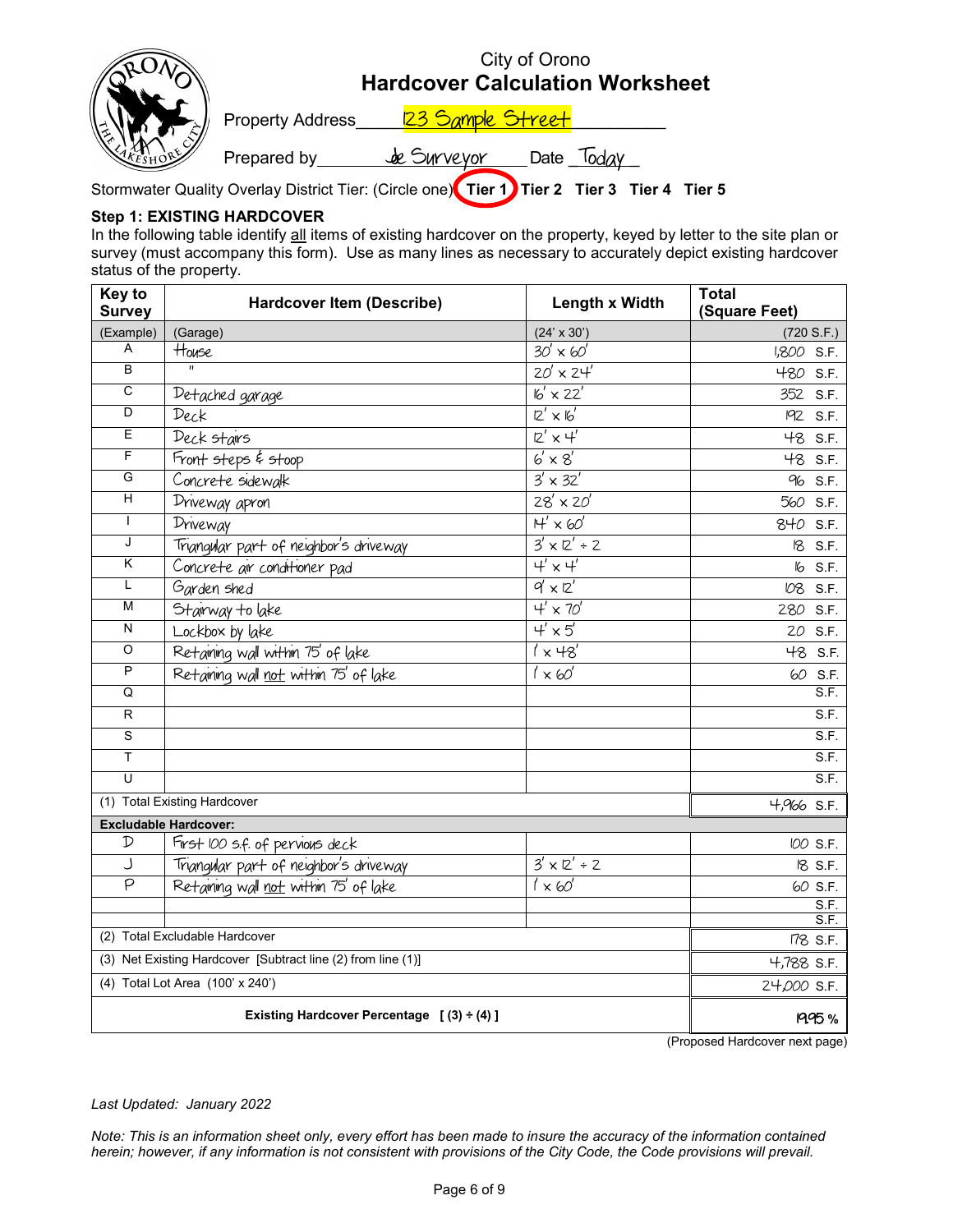|                  | <b>Hardcover Calculation Worksheet</b> | City of Orono |  |
|------------------|----------------------------------------|---------------|--|
| Property Address | 123 Sample Street                      |               |  |
| Prepared by      | de Surveyor                            | Date          |  |
|                  |                                        |               |  |

Stormwater Quality Overlay District Tier: (Circle one) **Tier 1** Tier 2 Tier 3 Tier 4 Tier 5

## **Step 2: PROPOSED HARDCOVER**

In the following table, identify all items of proposed hardcover on the property, keyed by letter to site plan or survey (must accompany this form). Include all existing hardcover items that are intended to remain, as well as all proposed hardcover items that will be added. Use as many lines as necessary to accurately depict proposed hardcover status of the property.

| <b>Key to</b><br><b>Survey</b>                               | Hardcover Item (Describe)                      | Length x Width              | <b>Total</b><br>(Square Feet) |
|--------------------------------------------------------------|------------------------------------------------|-----------------------------|-------------------------------|
| (Example)                                                    | (Garage)                                       | $(24' \times 30')$          | (720 S.F.)                    |
| A                                                            | House                                          | $30' \times 60'$            | 1,800 S.F.                    |
| B                                                            |                                                | $20' \times 24'$            | 480 S.F.                      |
| $\overline{\text{c}}$                                        | Detached garage (To be removed)                | $6x^{22}$                   | 352 S.F.                      |
| $\overline{D}$                                               | Deck                                           | $2' \times 16'$             | 192 S.F.                      |
| Ε                                                            | Deck stairs                                    | $12' \times 4'$             | 48 S.F.                       |
| $\overline{\mathsf{F}}$                                      | Front steps & stoop                            | $6' \times 8'$              | 48 S.F.                       |
| G                                                            | Concrete sidewalk                              | $3' \times 32'$             | 96 S.F.                       |
| $\overline{H}$                                               | Driveway apron (To be removed)                 | $28' \times 20'$            | 560 S.F.                      |
| $\mathbf{I}$                                                 | Driveway                                       | $H' \times 60'$             | 840 S.F.                      |
| J                                                            | Triangular part of neighbor's driveway         | $3' \times 2' \div 2$       | 18 S.F.                       |
| Κ                                                            | Concrete air conditioner pad                   | $4' \times 4'$              | 6 S.F.                        |
| L                                                            | Garden shed (To be removed)                    | $q' \times z'$              | 08 S.F.                       |
| $\overline{M}$                                               | Stairway to lake                               | $4' \times 70'$             | 280 S.F.                      |
| $\overline{\mathsf{N}}$                                      | Lockbox by lake                                | $4' \times 5'$              | 20 S.F.                       |
| $\overline{O}$                                               | Retaining wall within 75' of lake              | $1' \times 48'$             | 48 S.F.                       |
| $\overline{P}$                                               | Retaining wall not within 75' of lake          | $1' \times 60'$             | 60 S.F.                       |
| Q                                                            | New attached garage (To be added)              | $30' \times 32'$            | 960 S.F.                      |
| $\overline{R}$                                               | New driveway apron (To be added)               | $\overline{30'} \times 30'$ | 900 S.F.                      |
| $\overline{s}$                                               |                                                |                             | S.F.                          |
| T<br>$\cup$                                                  |                                                |                             | S.F.<br>S.F.                  |
|                                                              | (1) Total Proposed Hardcover                   |                             | 5,806 S.F.                    |
|                                                              | <b>Excludable Hardcover:</b>                   |                             |                               |
| $\mathcal{D}$                                                | First 100 s.f. of pervious deck                |                             | IOO S.F.                      |
| J                                                            | Triangular part of neighbor's driveway         | $3' \times 2' \div 2$       | 18 S.F.                       |
| P                                                            | Retaining wall not within 75' of lake          | $1' \times 60'$             | 60 S.F.                       |
|                                                              |                                                |                             | S.F.<br>S.F.                  |
| (2) Total Excludable Hardcover                               |                                                |                             | 178 S.F.                      |
| (3) Net Proposed Hardcover [Subtract line (2) from line (1)] |                                                | 5,628 S.F.                  |                               |
| (4) Total Lot Area $(100' \times 240')$                      |                                                | 24,000 S.F.                 |                               |
|                                                              | Proposed Hardcover Percentage $(3) \div (4)$ ] |                             | 23.45%                        |
|                                                              |                                                |                             |                               |

## *Last Updated: January 2022*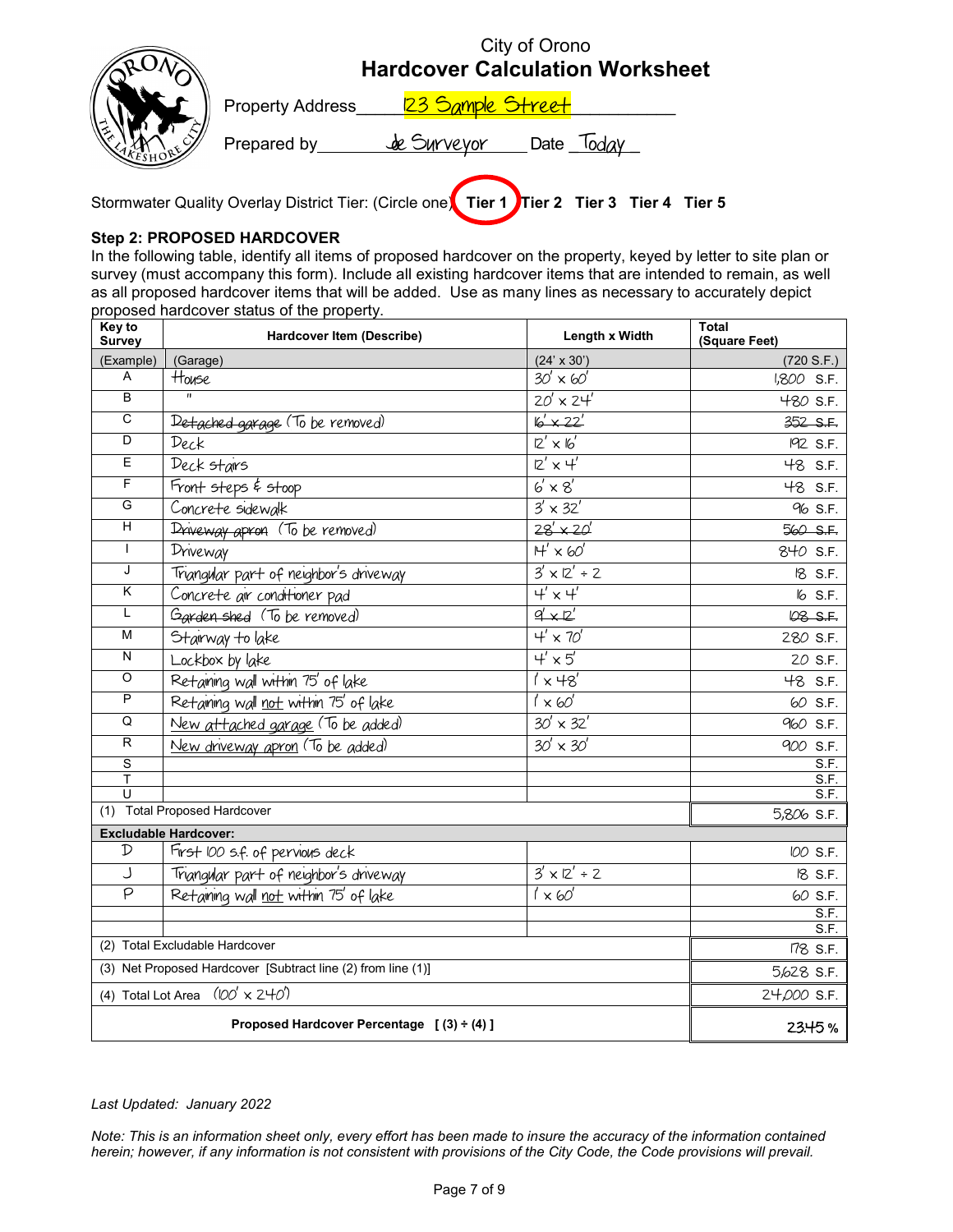## City of Orono **Hardcover Calculation Worksheet**



Property Address:

Prepared by: Date:

Stormwater Quality Overlay District Tier: (Circle one) **Tier 1 Tier 2 Tier 3 Tier 4 Tier 5**

## **Step 1: EXISTING HARDCOVER**

In the following table identify all items of existing hardcover on the property, keyed by letter to site plan or survey (must accompany this form). Use as many lines as necessary to accurately depict existing hardcover status of the property. For Tier 1 properties, identify any features by letter which are split at the 75' setback line and calculate hardcover square footage separately for each portion.

| Key to<br><b>Survey</b>                                      | <b>Hardcover Item (Describe)</b>                  | Length x Width     | <b>Total</b><br>(Square Feet) |
|--------------------------------------------------------------|---------------------------------------------------|--------------------|-------------------------------|
| (Example)                                                    | (Garage)                                          | $(24' \times 30')$ | (720 S.F.)                    |
| A                                                            |                                                   |                    | $\overline{\mathsf{S.F.}}$    |
| $\overline{B}$                                               |                                                   |                    | S.F.                          |
| $\overline{\text{c}}$                                        |                                                   |                    | S.F.                          |
| $\overline{D}$                                               |                                                   |                    | S.F.                          |
| Ē                                                            |                                                   |                    | S.F.                          |
| F                                                            |                                                   |                    | S.F.                          |
| G                                                            |                                                   |                    | $\overline{\mathsf{S.F.}}$    |
| $\overline{H}$                                               |                                                   |                    | S.F.                          |
|                                                              |                                                   |                    | S.F.                          |
| J                                                            |                                                   |                    | S.F.                          |
| $\overline{\mathsf{K}}$                                      |                                                   |                    | S.F.                          |
| L                                                            |                                                   |                    | S.F.                          |
| $\overline{M}$                                               |                                                   |                    | S.F.                          |
| $\overline{N}$                                               |                                                   |                    | S.F.                          |
| $\overline{O}$                                               |                                                   |                    | S.F.                          |
| $\overline{P}$<br>Q                                          |                                                   |                    | $\overline{\mathsf{S.F.}}$    |
| $\overline{R}$                                               |                                                   |                    | S.F.<br>S.F.                  |
| $\overline{s}$                                               |                                                   |                    | S.F.                          |
| $\overline{\mathsf{T}}$                                      |                                                   |                    | S.F.                          |
| $\overline{\mathsf{U}}$                                      |                                                   |                    | S.F.                          |
| $\overline{\vee}$                                            |                                                   |                    | S.F.                          |
| $\overline{W}$                                               |                                                   |                    | S.F.                          |
| $\overline{\mathsf{x}}$                                      |                                                   |                    | S.F.                          |
| Y                                                            |                                                   |                    | <u>S.F.</u>                   |
| $\overline{z}$                                               |                                                   |                    | S.F.                          |
| (1)                                                          | <b>Total Existing Hardcover</b>                   |                    | S.F.                          |
|                                                              | Excludable Hardcover (See City Code Sec 78-1684): |                    |                               |
|                                                              |                                                   |                    | S.F.                          |
|                                                              |                                                   |                    | S.F.                          |
|                                                              |                                                   |                    | $\overline{S.F.}$             |
|                                                              |                                                   |                    | S.F.                          |
|                                                              |                                                   |                    | S.F.                          |
| <b>Total Excludable Hardcover</b><br>(2)                     |                                                   | S.F.               |                               |
| (3) Net Existing Hardcover [Subtract line (2) from line (1)] |                                                   | S.F.               |                               |
| (4) Total Lot Area                                           |                                                   | S.F.               |                               |
| Proposed Hardcover Percentage $(3) \div (4)$ ]               |                                                   |                    | %                             |

(Proposed Hardcover next page)

*Last Updated: January 2022*